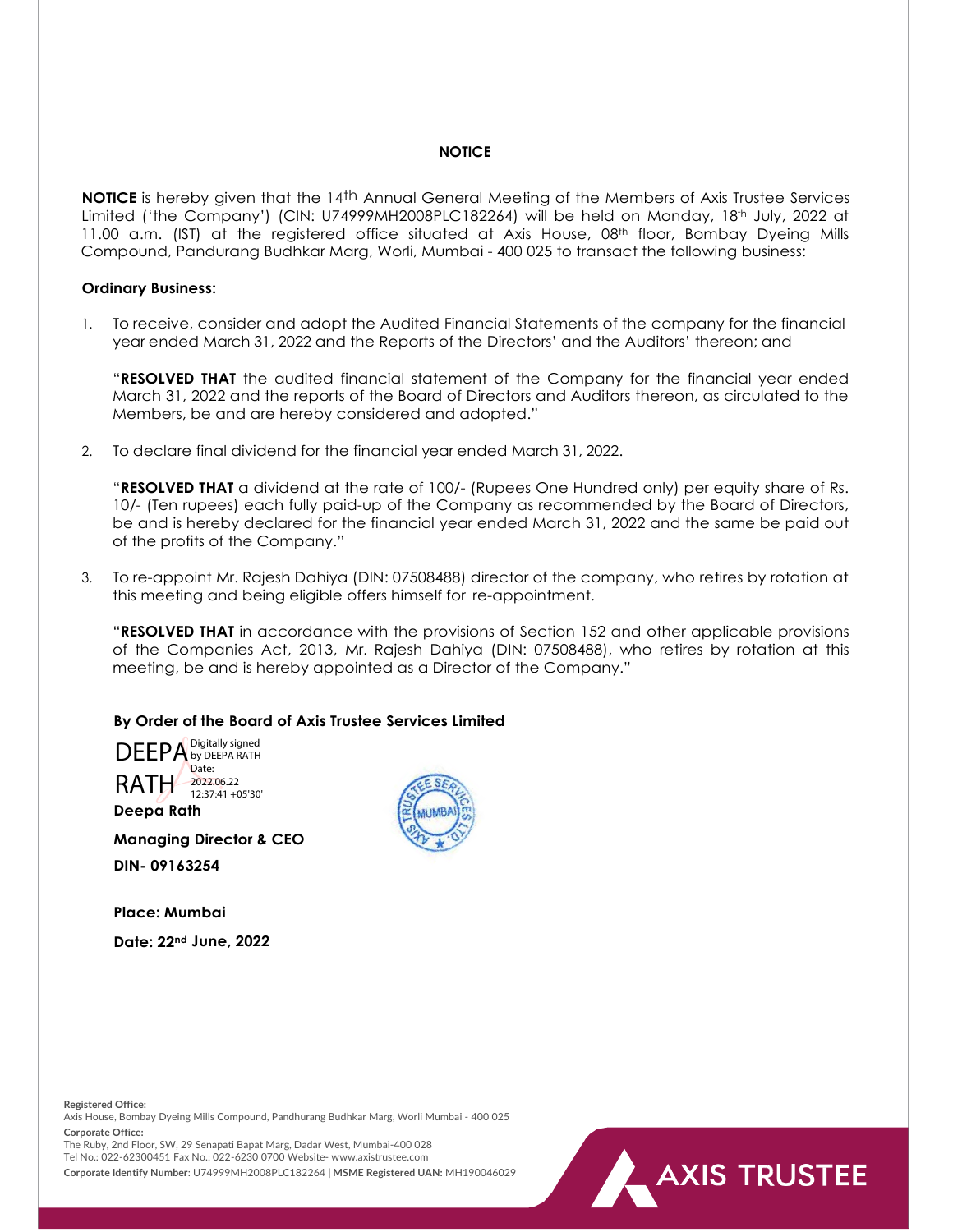#### NOTES:

- 1. A member of the Company entitled to attend and vote at the Annual General Meeting (the "meeting") is entitled to appoint a proxy to attend and vote instead of himself and the proxy need not be a member of the company.
- 2. The instrument appointing the proxy should, however be deposited at the registered office of the company not less than 48 hours before the time of the annual general meeting. Shareholders are requested to use the proxy form MGT -11 attached to this notice for the purpose of registering the proxy.
- 3. Corporate members intending to send their authorised representatives to attend the Meeting are requested to send to the Company a certified copy of the Board resolution authorising their representative to attend and vote on their behalf at the Meeting.
- 4. In accordance with the provisions of Section 123 of the Companies Act, 2013, the Dividend, if declared, will be paid to those Members whose names appear in the Register of Members of the Company as on the date of Annual General Meeting.
- 5. The map to the venue of the Annual General Meeting is attached, in terms of the requirements of the Secretarial Standard-2 issued by the Institute of Company Secretaries of India (ICSI) for the perusal of the members.

**AXIS TRUSTEE** 

#### By Order of the Board of Axis Trustee Services Limited



Deepa Rath

Managing Director & CEO DIN- 09163254

Place: Mumbai

Date: 22nd June, 2022



Registered Office:

Axis House, Bombay Dyeing Mills Compound, Pandhurang Budhkar Marg, Worli Mumbai - 400 025 Corporate Office:

The Ruby, 2nd Floor, SW, 29 Senapati Bapat Marg, Dadar West, Mumbai-400 028 Tel No.: 022-62300451 Fax No.: 022-6230 0700 Website- www.axistrustee.com

Corporate Identify Number: U74999MH2008PLC182264 | MSME Registered UAN: MH190046029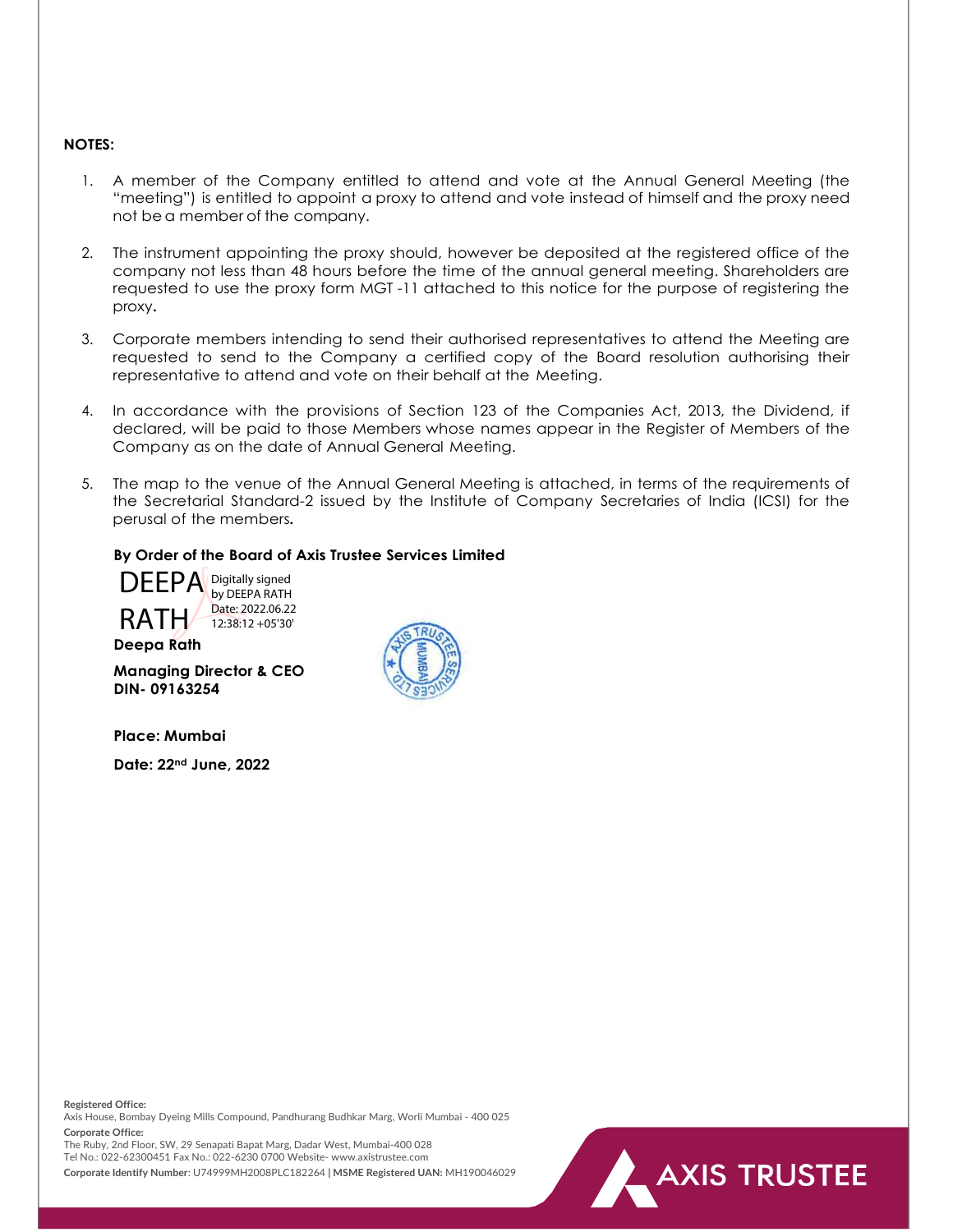# AXIS TRUSTEE SERVICES LIMITED

Venue: Axis House, 08<sup>th</sup> floor, Bombay Dyeing Mills Compound, Pandhurang Budhkar Marg, Worli, Mumbai– 400 025



π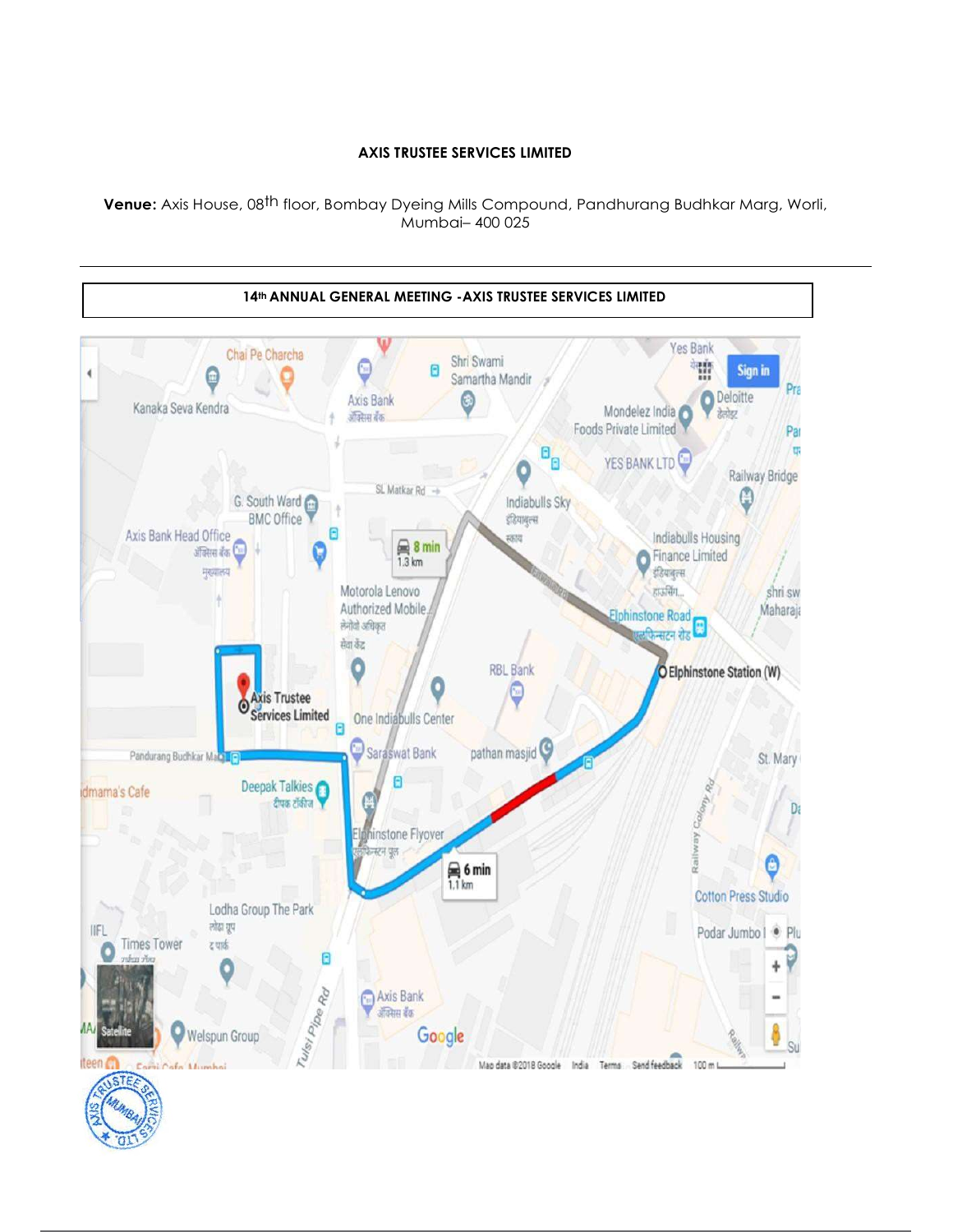|                                                                                    | FORM NO. MGT-11<br>Proxy form<br>[Pursuant to Section 105(6) of the Companies Act, 2013 and Rule 19(3) of the Companies<br>(Management and Administration) Rules, 2014, as amended] |
|------------------------------------------------------------------------------------|-------------------------------------------------------------------------------------------------------------------------------------------------------------------------------------|
| CIN:                                                                               | U74999MH2008PLC182264                                                                                                                                                               |
| Name of the company:                                                               | Axis Trustee Services Limited                                                                                                                                                       |
| Registered office:                                                                 | Axis House, Bombay Dyeing Mills Compound,<br>Pandhurang Budhkar Marg, Worli, Mumbai - 400025, Maharashtra                                                                           |
| Name of the Member(s):                                                             |                                                                                                                                                                                     |
| Registered Address:                                                                |                                                                                                                                                                                     |
| E-mail ID:                                                                         |                                                                                                                                                                                     |
| Folio No./ Client ID:                                                              |                                                                                                                                                                                     |
| DP ID:                                                                             |                                                                                                                                                                                     |
| 1. Name:<br>Address:<br>E-mail Id:<br>Signature: _________<br>2. Name:<br>Address: | I/We, being the Member (s) of  shares of the above named company, hereby appoint<br>_, or failing him                                                                               |
| E-mail Id:<br>Signature: __                                                        | $\_$ , or failing him                                                                                                                                                               |
| 3.<br>Name:<br>Address:<br>E-mail Id:<br>Signature: $\_$                           | $\_$ , or failing him                                                                                                                                                               |

General Meeting of the company, to be held on Monday, 18<sup>th</sup> July, 2022 at 11.00 a.m. (IST) at Axis House, 08<sup>th</sup> floor, Bombay Dyeing Mills Compound, Pandhurang Budhkar Marg, Worli, Mumbai– $\qquad \qquad \mid$ 400025 and at any adjournment thereof in respect of such resolutions as are indicated below:

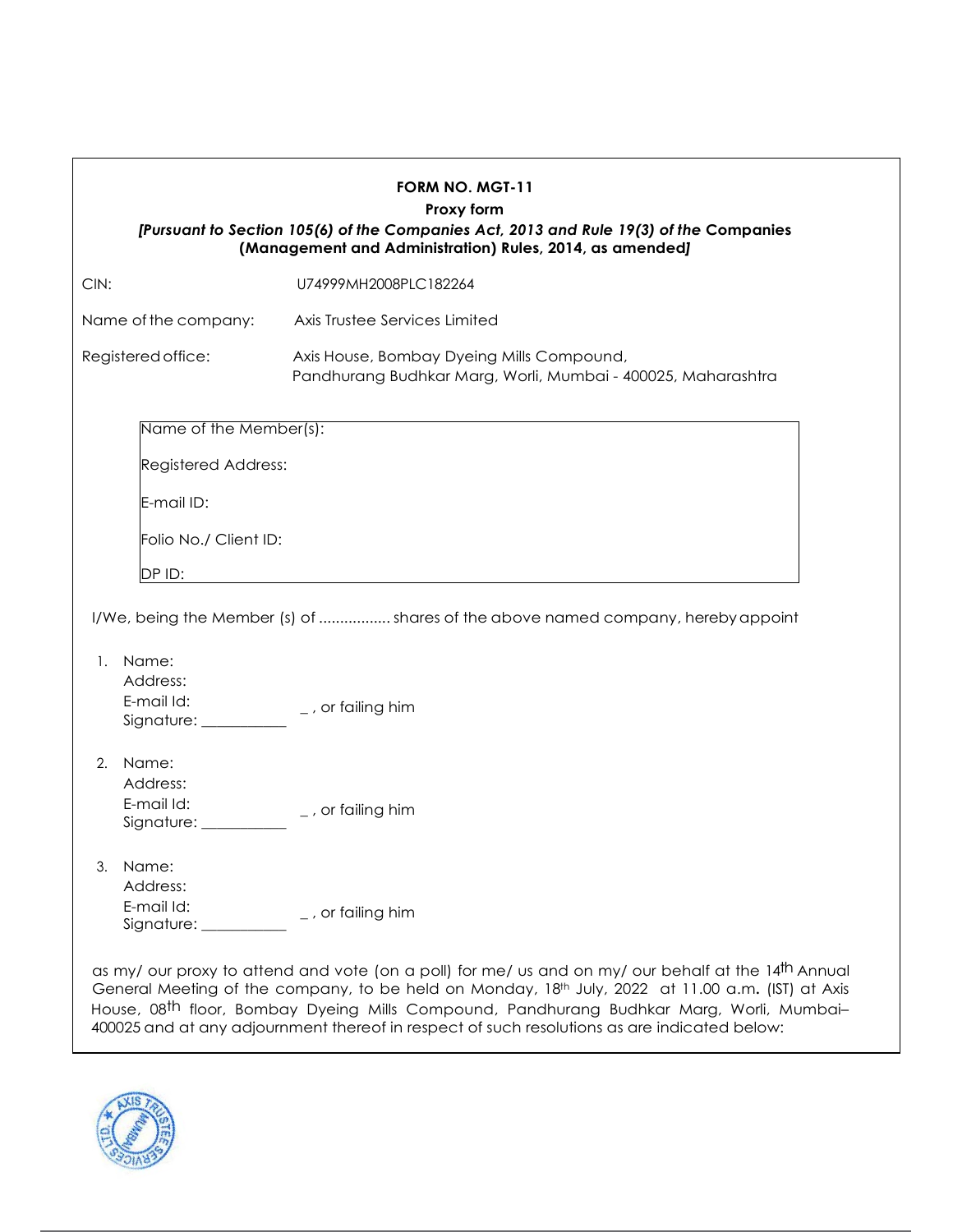Resolution No.

- 1. To receive, consider and adopt the Audited Financial Statements of the company for the financial year ended March 31, 2022 and the Reports of the Directors' and the Auditors' thereon; and
- 2. To declare final dividend for the financial year ended March 31, 2022.
- 3. To re-appoint Mr. Rajsh Dahiya director of the company, who retires by rotation at this meeting and being eligible offers himself for re-appointment.

Signed this… … day of…… … 2022

Affix Revenue Stamp

Signature of shareholder Signature of Proxy holder(s)

Note: This form of proxy in order to be effective should be duly completed and deposited at the Registered Office of the Company, not less than 48 hours before the commencement of the Meeting.